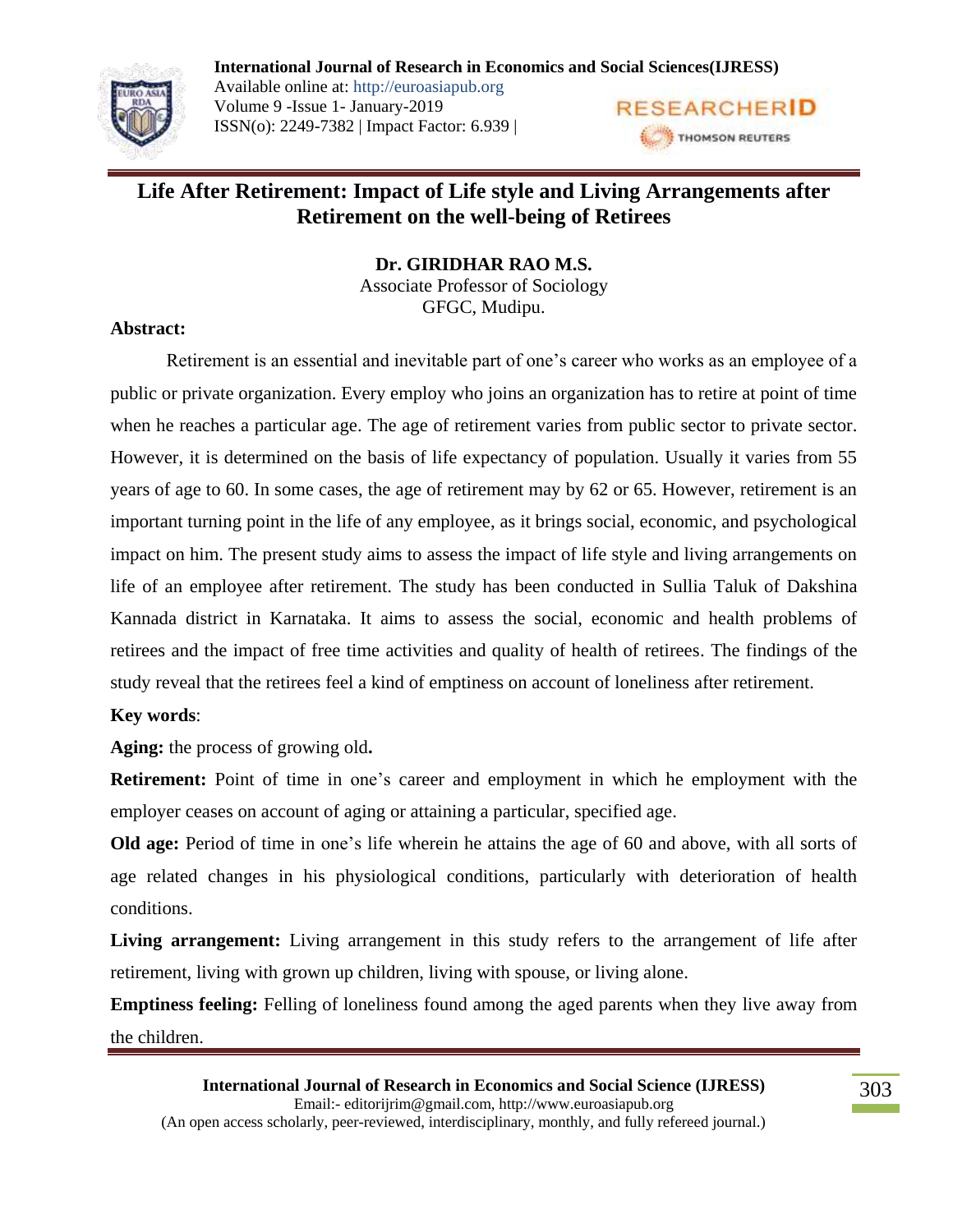

#### **Introduction:**

Ageing is becoming a major global issue. The problem of aged is experienced both by developed and developing countries. In all the countries of the world, the growth rate of the aged is much higher than the growth rate of the total population. The global population of aged has increased from 8% in 1960 to 11% in 2010. It is also estimated that by 2050 it may reach 22%. The aged population of more developed regions has increased from 12% in 1960 to 22% in 2010 and it is projected to reach 32% by 2050.In the case of less developed regions it has been increased from 6% in 1960 to 9% in 2010.However the developed countries have enough security and health measures to cope with the problems of the aged. In such countries insurance, pension and health coverages are abundant. But less developed countries have limited economic and health measures. Even majority of the aged work in unorganized sector in their prime age without any hope of getting pension benefits. In India hardly 0.1% is having health insurance.

 Ageing is the terminal stage of one's life. It is associated with the decline in functional capacity of the organs of the body due to physiological transformation. The emergence of nuclear family, lesser number of children per couple, physical separation of parents from adult children etc. have serious implications on the lives of the aged people. Industrialization, urbanization and changing values have worsened the problems of the aged.Old age is generally regarded as synonymous with pensionable age or age of retirement.In spite of pension benefit the sufferings of retirees are not minimum. It is a curse for the retirees when their earnings are considerably reduced, their pension benefits are meager, their physical and mental energy start to decline considerably and they fall prey to one or the other disease. Even their condition become pathetic when they become bedridden and have to inevitably depend on the family members and relatives.

### **Objectives:**

- 1. to assess social, economic and health problems of retirees of Sullia town.
- 2. To study the impact of leisure time activities on the health quality of retirees.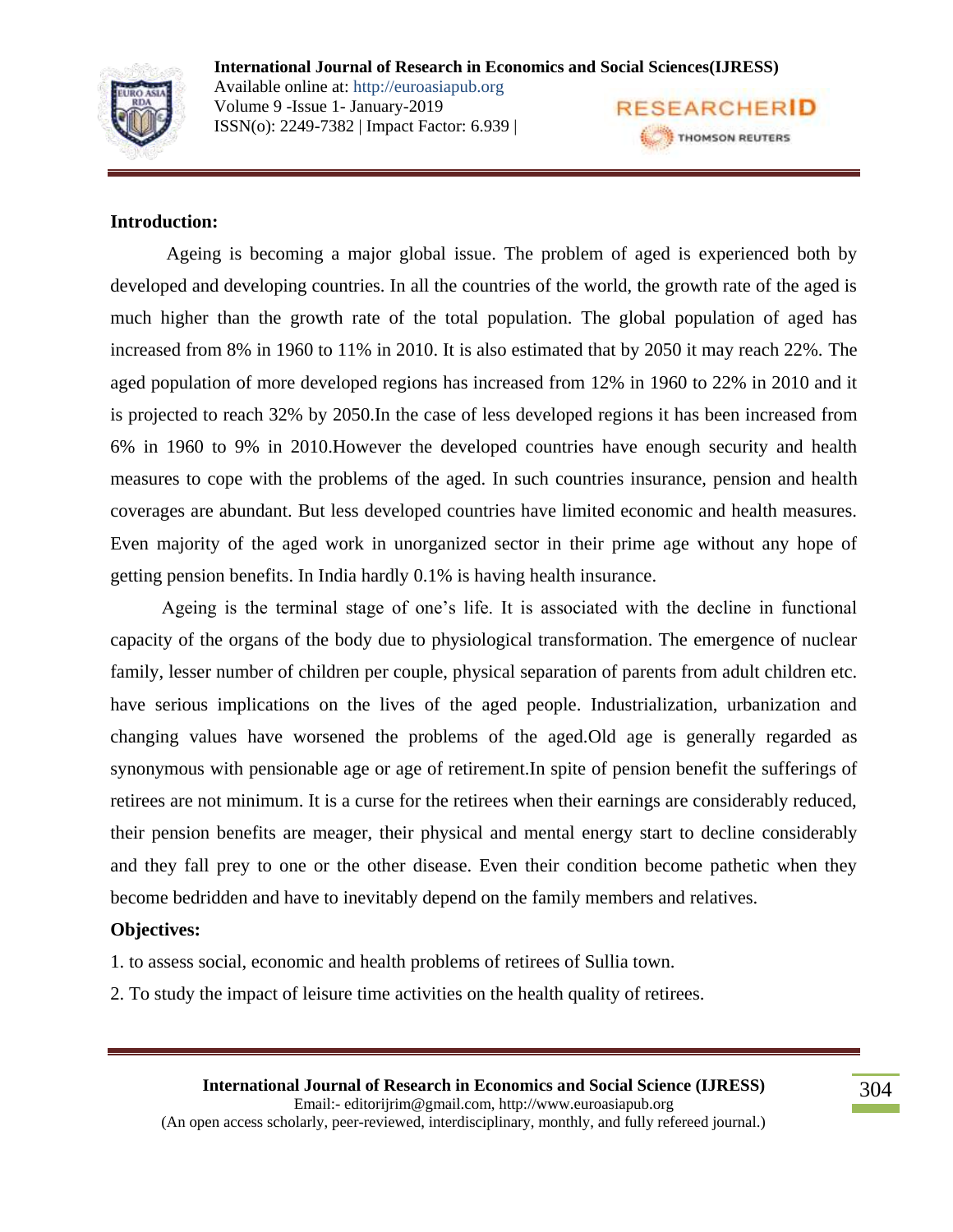#### **International Journal of Research in Economics and Social Sciences(IJRESS)**



Available online at: http://euroasiapub.org Volume 9 -Issue 1- January-2019 ISSN(o): 2249-7382 | Impact Factor: 6.939 |



## **Hypotheses:**

- 1.The retirees with sedentary life style face more health problems
- 2. High income and low income retirees have different sets of health problems.

# **Methodology:**

The study is based on the primary as well as secondary data. The primary data has been collected by the use of interview schedule. It was the main tool of data Collection. The sample consists 100 retirees of Sullia town of Dakshina Kannada district of Karnataka state. For the study snow ball sampling method has been used. The relevant information was collected by visiting the respondents in their residences. Secondary sources of data include books, articles published in various journals. The data were analyzed by using simple percentages and averages.

Many retirees suffer from blood pressure, diabetes, arthritis etc. mainly on account of adoption of unhealthier and wrong life style.48% of the retirees of Sullia town belong to high income groups. In addition to their pension they are getting much agricultural income due to increase in the rates of areca nut, rubber and pepper. Due to much economic prosperity, their diets and lifestyles have changed considerably. Excessive quantity of consumption of fat and junk food has led to increase in the cholesterol levels in the blood, which increased the risk of cardiovascular diseases. Over nutrition results in high incidence of obesity and diabetes.

| Table no. 1 Comparison of the percentage of high income and low income group retirees |                   |  |                                           |  |
|---------------------------------------------------------------------------------------|-------------------|--|-------------------------------------------|--|
| suffering from major diseases.                                                        |                   |  |                                           |  |
| $\Omega_{\rm M_2}$ Name of the disease                                                | Percentage of HIG |  | $\overline{P}_{\text{percentone of IIG}}$ |  |

| Sl. No.                     | Name of the disease      | Percentage of HIG | Percentage of LIG |
|-----------------------------|--------------------------|-------------------|-------------------|
|                             | <b>Blood</b> pressure    | 60.4              | 44.2              |
| $\mathcal{D}_{\mathcal{L}}$ | <b>Diabetes</b>          | 33.3              | 30.7              |
| 3                           | Arthritis & osteoporosis | 41.6              | 50.0              |
| 4                           | Respiratory diseases     | 06.2              | 07.6              |
| 5                           | Insomnia                 | 06.2              | 09.6              |
| 6                           | Vitamin deficiencies     | 04.1              | 21.5              |
| 7                           | Vision & hearing defects | 08.3              | 07.6              |

#### **International Journal of Research in Economics and Social Science (IJRESS)**

Email:- editorijrim@gmail.com, http://www.euroasiapub.org (An open access scholarly, peer-reviewed, interdisciplinary, monthly, and fully refereed journal.)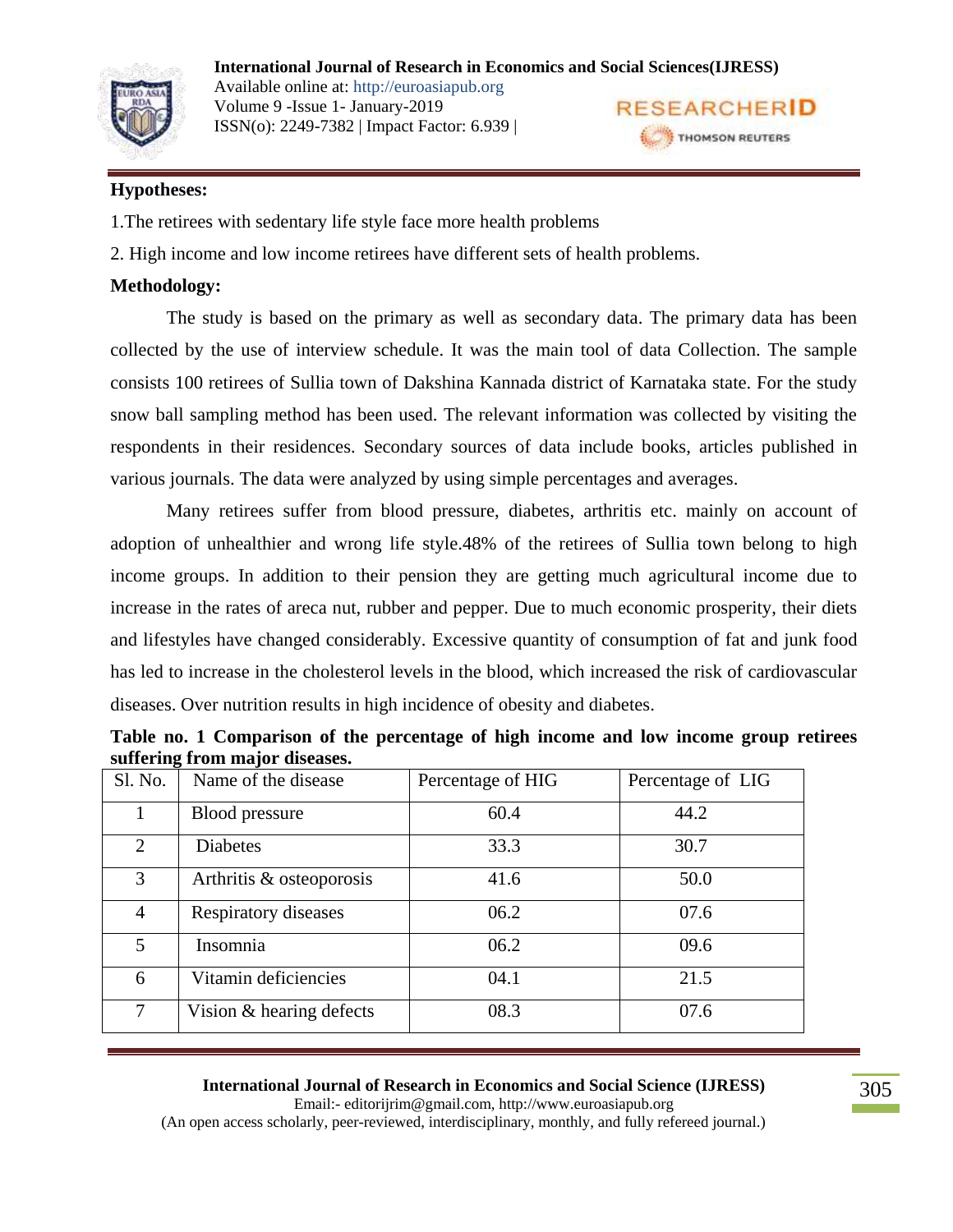

 Compared to low income group retiree's high income group retirees are more suffering from blood pressure and diabetes. Blood pressure & diabetes are usually the products of obesity. Compared to high income group retirees, low income retirees have the greater incidences of arthritis, respiratory diseases, and insomnia and vitamin deficiency diseases. Calcium deficiency was found to be the main reason for osteoporosis.52% of the retirees belongs to lower income group. Majority of them consume poor and malnutrition food. Malnutrition also may be due to lack of availability of nutritious food in suitable quantities or otherwise the wrong practices of preparation of food in which nutrients may be wasted. Nutritional deficiencies arise even because of poor sanitation, poor hygiene and low and faulty food intake. 7.6% of the LIG group retirees used to suffer from respiratory diseases mainly because of slum and unclean areas in which they live, bad housing conditions, women prepare food by the use of fire wood etc. The facts and figures clearly show that the higher and lower income group retirees suffer from different sets of diseases. Blood pressure, coronary heart diseases, diabetes mellitus, obesity and arthritis are the diseases from which majority of the higher group retirees suffering. Lower income group retirees used to suffer more from respiratory diseases, insomnia, and osteoporosis and vitamin deficiency diseases.

 It is due to sedentary life 88.88% of the retirees are suffering from multiple diseases. Whereas 76.82% of active retirees engaged in agriculture and house hold tasks are suffering from one or two diseases.

Living arrangement and health: The three major problems associated with old age are anxiety, loneliness and a feeling of uselessness. The other two are poverty and sickness. Loneliness is usually associated with the feelings of emptiness, depression, boredom, tension and restlessness.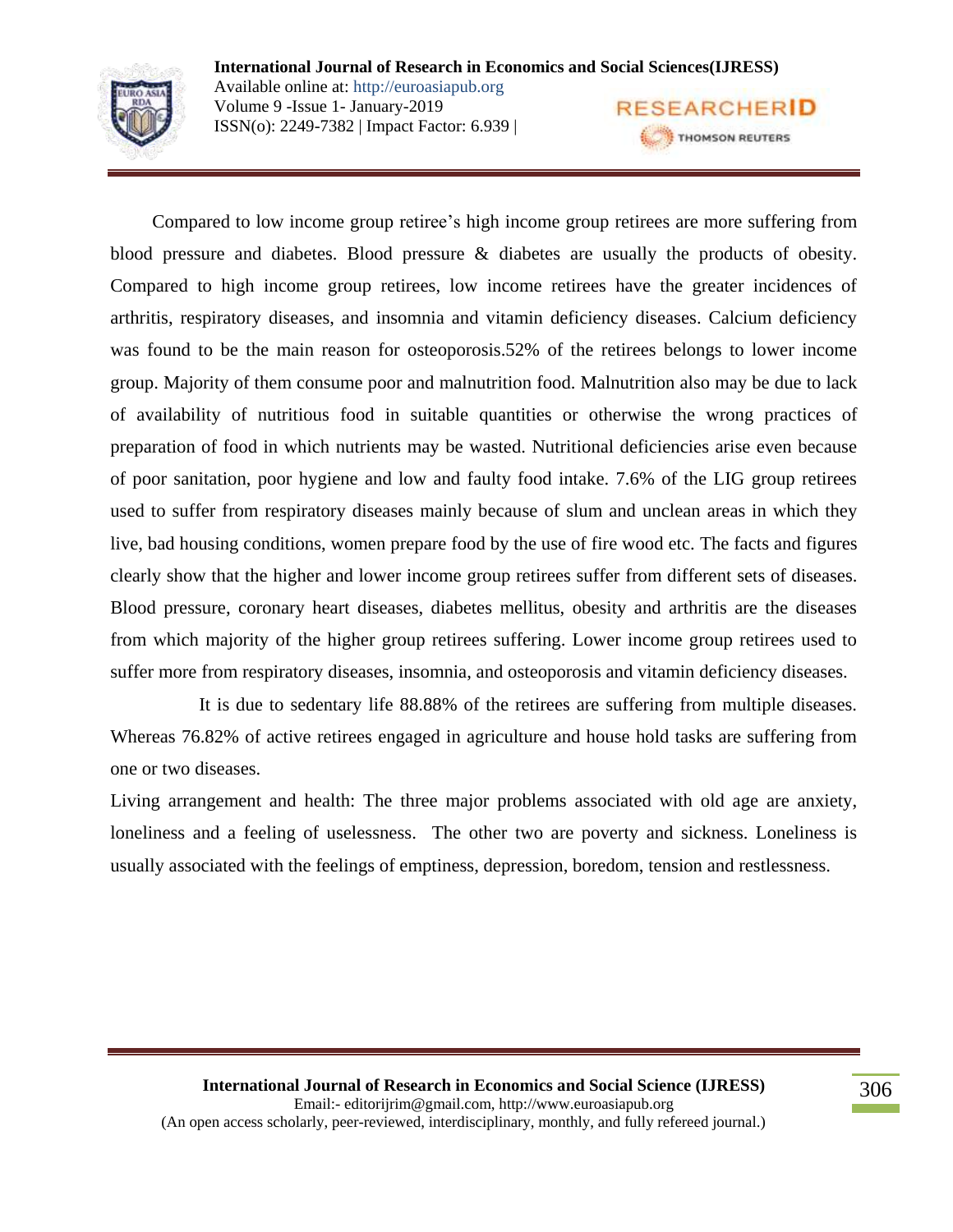**International Journal of Research in Economics and Social Sciences(IJRESS)** Available online at: http://euroasiapub.org Volume 9 -Issue 1- January-2019 ISSN(o): 2249-7382 | Impact Factor: 6.939 |

**RESEARCHERID** THOMSON REUTERS

# **Table no. 2 Percentage of retirees suffering from emotional problems under three types of living arrangement.**

| Serial<br>number | Living arrangement                  | Percentage of retirees<br>suffering<br>from |
|------------------|-------------------------------------|---------------------------------------------|
|                  |                                     | emotional problems                          |
|                  | Retirees living with spouse<br>$\&$ | 11.47%                                      |
|                  | children                            |                                             |
| 2                | Retirees living with spouse only    | 42.42%                                      |
| 2                | The widowed retirees living alone   | 83.33%                                      |

The retirees living with their spouse and children experience lesser emotional problems On the other hand, majority (83.33%) of the widows living alone or with relatives suffer from emotional problems. The retirees living with spouse and children have greater scope for emotional and social adjustment than those who are living alone. Social adjustment refers to intermixing and intermingling with others very freely without any kind of obstruction. It includes participation in social activities, keeping healthy relationships with other people. The research findings of Willigen and Chada, (1999) state that persons with larger network report higher life satisfaction than those with smaller networks.

 Leisure time activities and health: 82.23% of the male respondents and 100% of the female respondents who do not engage in agricultural/ social/ household activities were reported to suffer from chronic diseases such as cardiogical diseases, diabetes, obesity and arthritis. On the other hand lesser percentage of male respondents (73.13%) and (93.33%) of female respondents who engaged in the above mentioned activities reported to suffer from chronic diseases. The retirees who are inactive, un-social and lead sedentary life face more health problems.

# **Research findings:**

 Due to the loss of income, the loss of greater social contact, the loss of authority, availability of much leisure time and lack of social support the retirees face social, economic and emotional problems. Ramamurti (1995) opines that the 'empty nest feeling' arising as a result of the grown up children leaving home, daughter departing as a result of wedlock and son leaving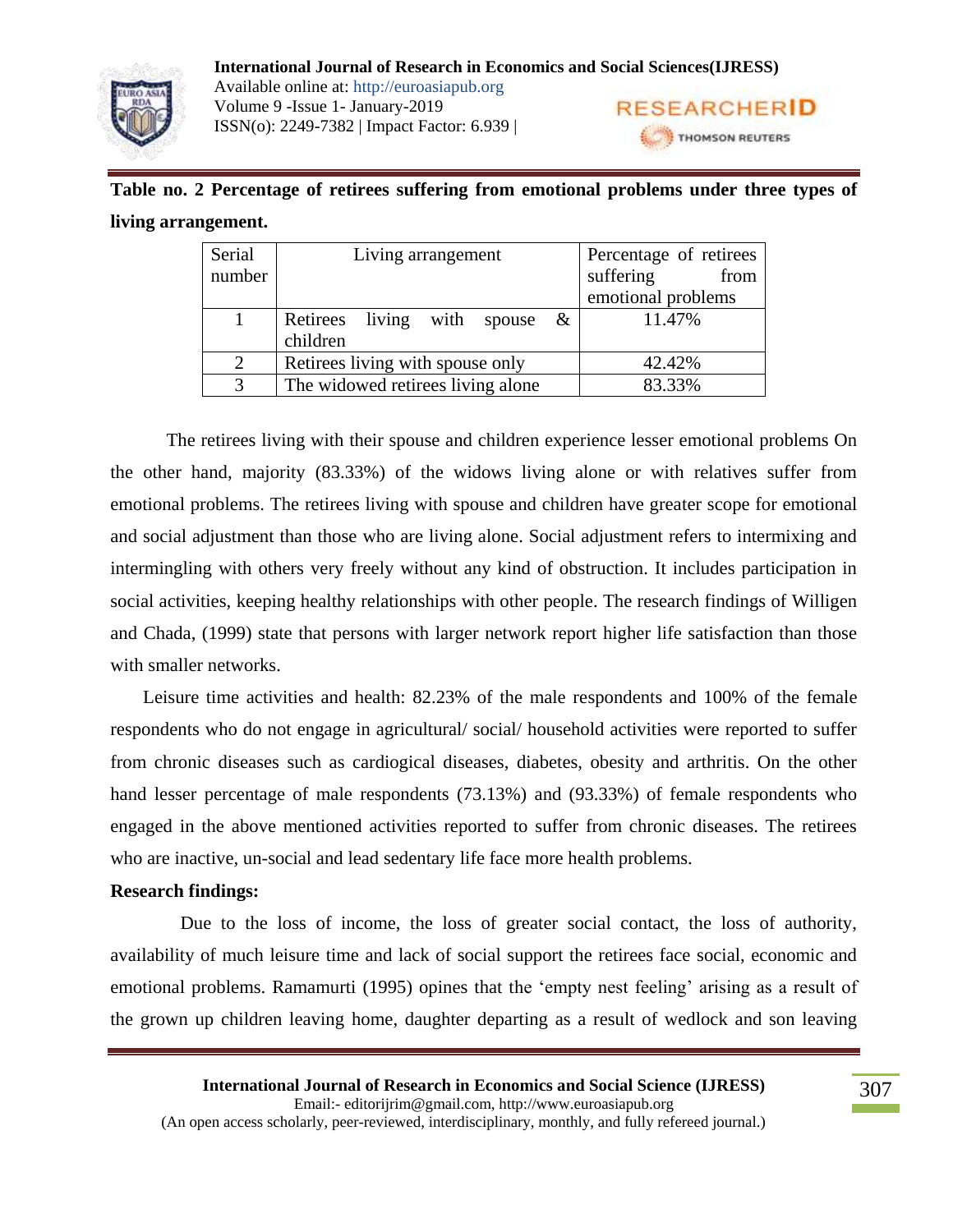

home in pursuit of higher education or jobs make the elderly lonelier. Due to physical and emotional separation of children, parents face economic and health hardships.

The findings show that there is significant relation between the living arrangement, social adjustment and emotional health. The findings of the study also support the findings of Subramanian (1989) that living arrangement is to a greater extent related to social adjustment of the elderly persons. The widowed living alone without much social support are at high risk and suffer from physical, and psychological problems. Elderly women have lesser social network compared to elderly men. Majority of the widows (83.33%) respondents experience feeling of estrangement mainly on account of community's convention attitude towards widows. It is due to greater intense of social isolation widows' lead sedentary life which is the prime reason for their physical problems like blood pressure, diabetes, obesity and arthritis. Participation in social, economic, religious and household activities is must for the retirees to keep their health intact. The retirees with sedentary lifestyles face more health problems than the retirees who are active and engaged in different activities.

Hypertension, coronary heart diseases, diabetes and obese patients are more among higher income group retirees and gradual decline in incidence in the middle and lower income group retirees. Arthritis, osteoporosis, respiratory diseases, vitamin deficiency diseases are more found among lower income group retirees than the high income group retirees.It is due to ageing 93% of the retirees above the age of 70 years are suffering from one or the other chronic diseases.

#### **Suggestions:**

Retirees get abundant time and they should make use of it properly by engaging in the activities which are useful for the society, community, neighborhood etc.Even they can help the family members by doing petty works like taking care of infants and babies, playing with the children, assisting them in doing homework, telling moral stories to the children, gardening, watering the plants, bringing milk and groceries from the market, leaving children to schools etc. By indulging in such activities they gain confidence, worthiness and self reliability. They won't get time to think negatively.An idle mind is a devil's workshop. The aged should mix and mingle with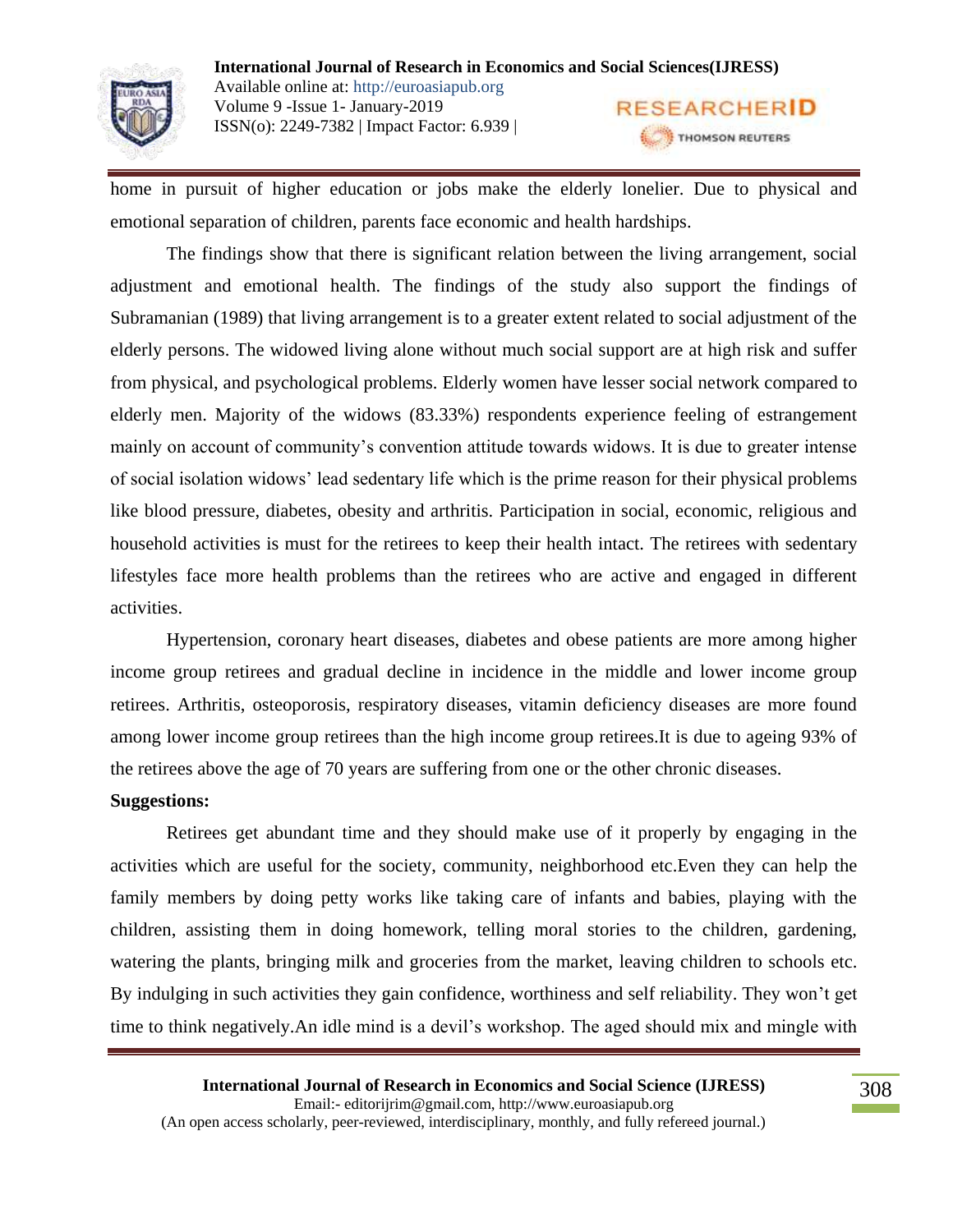

the others, they should form elderly associations,develop useful hobbies. In order to keep physical fitness, they should eat moderately, eat fruits and leafy vegetables; avoid eating of junk food and make exercises regularly at least half an hour daily. In order to remain health, it is very necessary to give up bad habits if they have, like smoking beedies and cigarettes, drinking alcohol, chewing of tobacco and its products like pan parag, gutkha etc.

### **Conclusion:**

One of the purposes of this study is to identify the physical, psychological and emotional problems of the retirees due to change in the life style after retirement. The major problems identified are the attack of diseases like blood pressure,coronary heart diseases, diabetes mellitus, arthritis and osteoporosis due to the sedentary lifestyle led by some retirees, the feeling of loneliness due to the establishment of nuclear families by grown up children in the distant cities, the death of life partner etc.,lack of financial and emotional support from the children an 'empty nest' feeling, isolation and reduction in social network and contact with former colleagues, friends etc.,joint pains which become hurdle to make movements even for ADL (Activities of Daily Life).

The present study falls in line with the Activity theory developed by Robert Havighurst (1963). According to the Activity theory the elderly people who are active will be better adjusted and more satisfied than less active elderly. The people who remain active in old age lead a happy life. The results of the study show that if existing roles and relationships are lost due to retirement or because of poor health, it is very necessary to adopt suitable alternative roles. After retirement one should not bother about the loss of role at the working prime, loss of relationships with the colleagues.He /she should adopt new roles in accordance with the physical and mental capacities. By doing so one can spend leisure time in a better way and also develop new social networks and social relationships. This could even improve the economic position and lead to a better quality of life. The retirees should change the life style after the retirement and should adopt new roles which give life satisfaction.